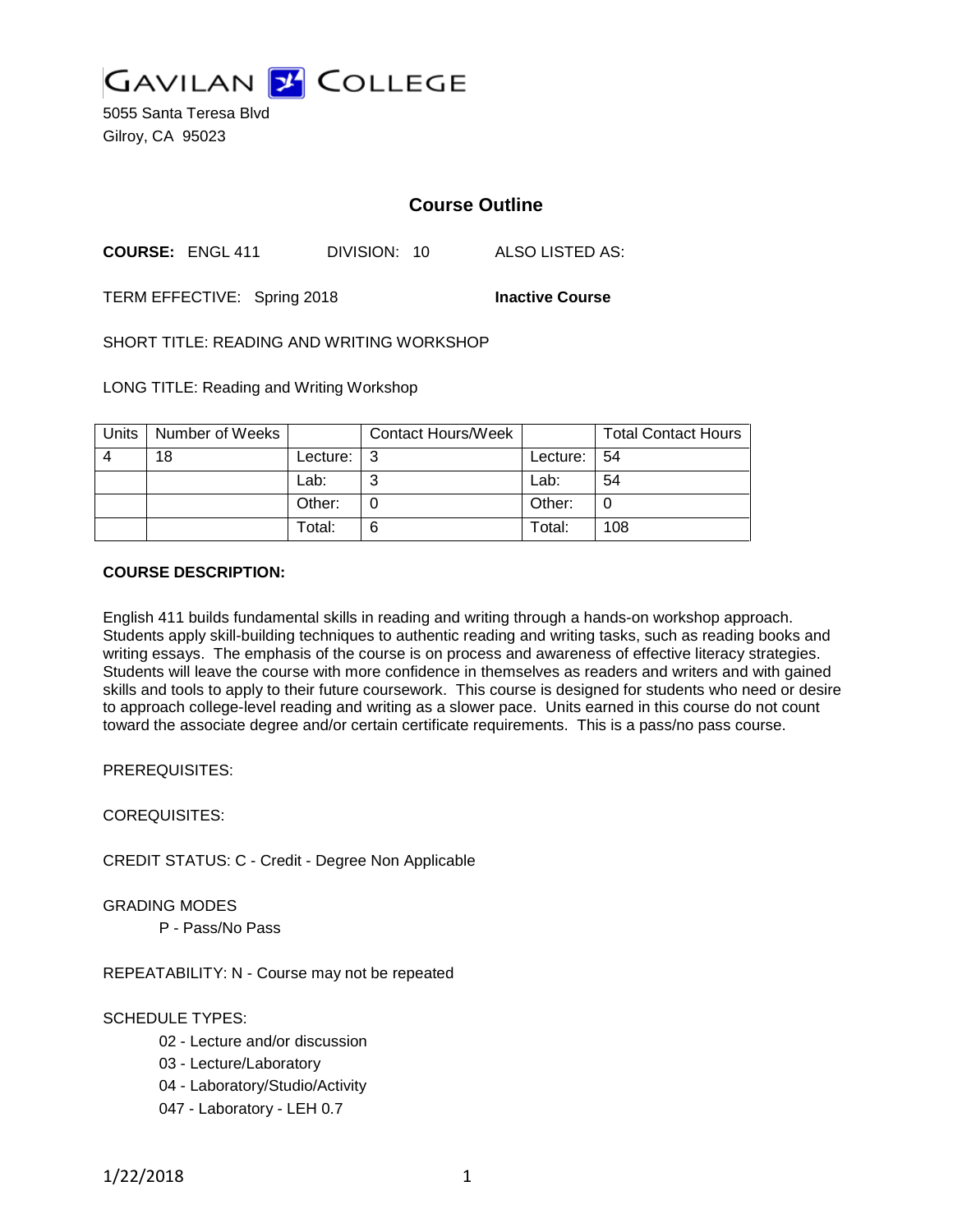## **STUDENT LEARNING OUTCOMES:**

1. Students will utilize a variety of tools for reading comprehension, including graphic organizers,

such as KWL+ charts.

Measure: class discussion and written demonstration

PLO:

2. Students will utilize a variety of tools for the writing process, including graphic organizers, free-writing, and other brainstorming and organizing techniques.

Measure: class discussion and written demonstration

PLO:

3. Students will practice and demonstrate the ability to write short essays, including improved development of ideas, sentence formation, paragraph formation, grammar and punctuation.

Measure: written demonstration

PLO:

4. Students will practice and demonstrate the ability to decipher themes and main ideas from texts.

Measure: quizzes, written exam, class discussion, written demonstration PLO:

5. Students will apply contextual clues and utilize the dictionary to learn new vocabulary.

Measure: quizzes, written exam, class discussion, written demonstration

PLO:

6. Students will apply basic internet skills to enhance reading comprehension and written essay development, and to engage in online class forum discussions.

Measure: quizzes, written exam, class discussion, written demonstration PLO:

7. Students will practice, recognize, and apply successful college and life-long learning habits, such as effective study skills, self-efficacy, focus and mindfulness, learning styles, and goal-setting. Measure: quizzes, written exam, class discussion, written demonstration

# **CONTENT, STUDENT PERFORMANCE OBJECTIVES, OUT-OF-CLASS ASSIGNMENTS**

Inactive Course: 04/10/2017

15 Hours

Content: Introduction of course and general college information; participate in

ice breakers and community building activities; introduce reading and writing process; utilize graphic organizers for reading and writing assignments; work in small groups with reading and writing assignments and graphic organizers; practice and learn vocabulary in context and dictionary skills.

Student Performance Objectives (SPO): To gain an understanding of the course

procedures and objectives, to gain a sense of belonging and identity in the

academy, to gain communication and interaction skills, to learn new vocabulary,

to practice and gain skills for college-level reading and writing, to gain better

understanding of the reading and writing process.

Out-of-Class Assignments: Read various essays and answer questions, annotate, and/or provide written responses.

# 20 Hours

Content: Learn and practice deciphering themes and main ideas; engage in full-length book reading, utilize graphic organizers for reading assignments; work in small groups with

reading assignments; learn and practice inference; practice questioning techniques; practice and learn vocabulary-building techniques; continued discussion of reading process; learn about learning styles.

Student Performance Objectives (SPO): To decipher and explain main ideas and supporting points, to practice utilizing tools for reading comprehension, to learn new vocabulary, to gain communication and interaction skills, to gain better understanding of the reading process and themselves as learners.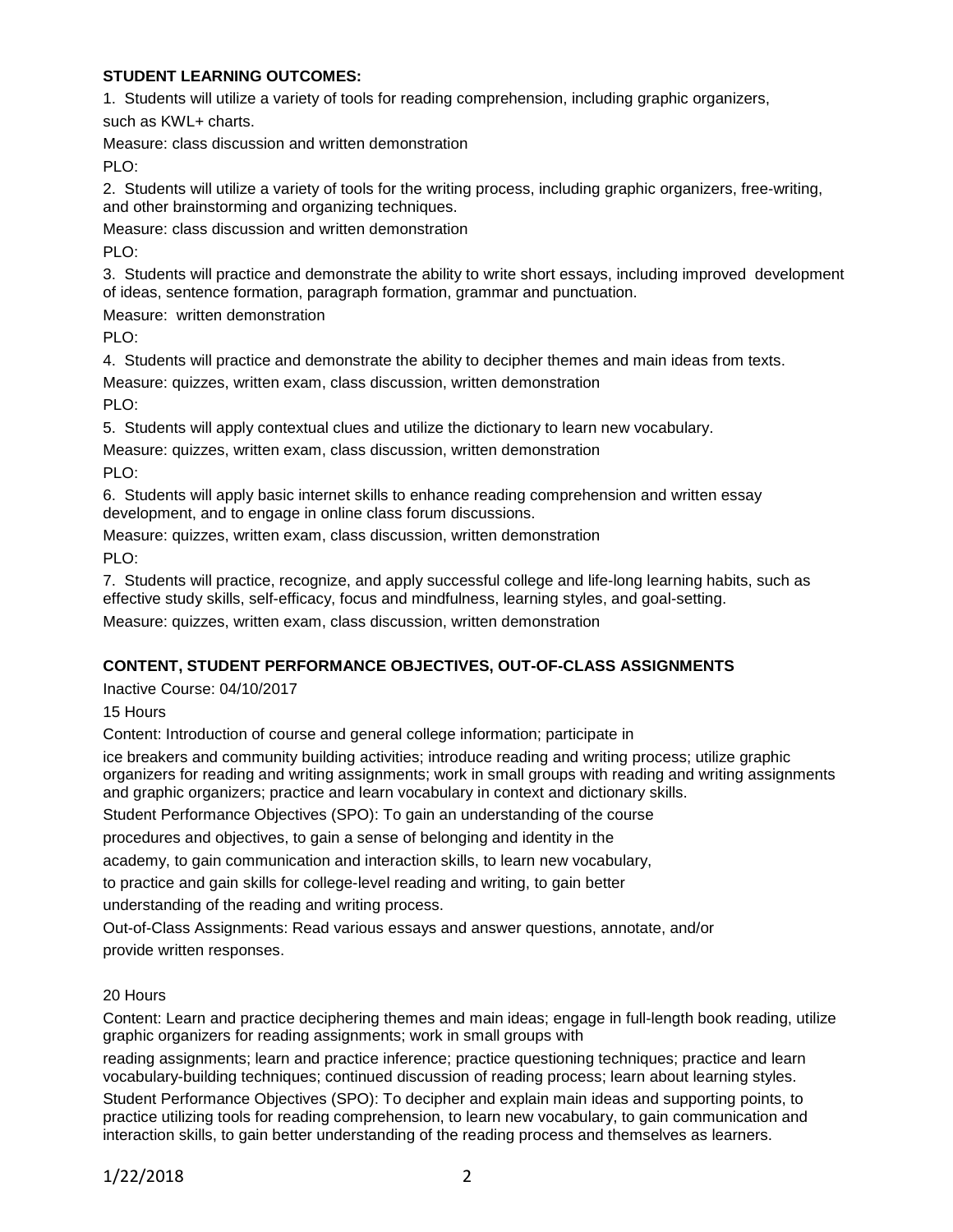Out-of-Class Assignments: Read various essays and full-length book text and answer questions, annotate, or provide written responses; study vocabulary.

### 20 Hours

Content: Learn and practice brainstorming and writing process techniques for written assignments, such as essays and short responses; explore internet for information and to help develop ideas; learn and practice correct sentence formation, paragraph formation, and correct grammar and punctuation; work in small groups for idea-building and peer-response to written work; learn and practice revision and editing techniques; prepare essays.

Student Performance Objectives (SPO): To understand and practice a writing process, to write clearly and effectively, to practice and learn college essay structure, to gain communication and interaction skills.

Out-of-Class Assignments: Engage in various writing process techniques and write essays.

#### 7 Hours

Content: Learn and practice basic internet skills; engage in online class forum discussions; introduction to library resources; demonstrate and practice embedding quotes and paraphrasing research in support of developing ideas; gather and read sources online

Student Performance Objectives (SPO): To understand and be able to successfully navigate online sources; to practice finding and utilizing source material important to students' reading and writing assignments; to practice and utilize writing skills important to online discussion, such as awareness of tone and audience.

Out-of-Class Assignments: Online forum discussions and online activities not completed during computer lab class time.

#### 8 Hours

Content: Learn, identify, and practice study skills; understand and form identities as college students; learn and practice techniques for sustained focus, attention, and awareness in academics; create clear goals for learning and life; and learn and practice skills for self-efficacy.

Student Performance Objectives (SPO): To gain an understanding of themselves as learners; to identify as readers, writers, thinkers, and students; to develop skills to help move forward with goals in life; to develop a sense of belonging and purpose in school.

Out-of-Class Assignments: Engage in reflective journal writing assignments and goal setting activities.

### **METHODS OF INSTRUCTION:**

Lecture, class discussion, group work, collaboration, computer-assisted instruction, individualized study.

### **METHODS OF EVALUATION:**

CATEGORY 1 - The types of writing assignments required: Percent range of total grade: 40 % to 60 %

Written Homework Reading Reports Lab Reports Essay Exams Term or Other Papers

CATEGORY 2 - The problem-solving assignments required: Percent range of total grade: 20 % to 40 % Homework Problems Lab Reports

1/22/2018 3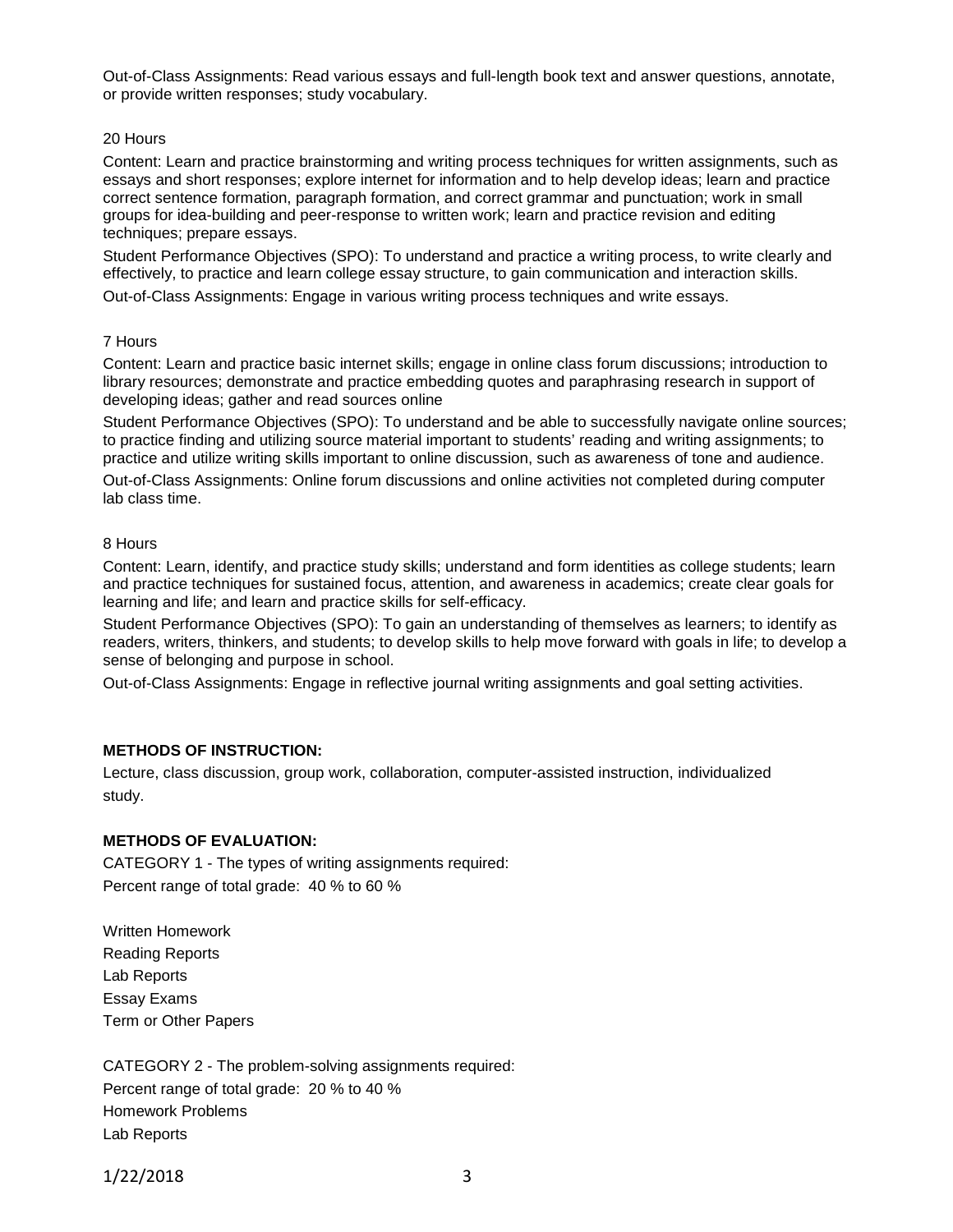Quizzes Exams

CATEGORY 3 - The types of skill demonstrations required: Percent range of total grade: 10 % to 20 % Class Performance/s

CATEGORY 4 - The types of objective examinations used in the course: Percent range of total grade: 0 % to 10 % Multiple Choice True/False Matching Items Completion

## **REPRESENTATIVE TEXTBOOKS:**

Recommended: Rothman, David, Read to Succeed, Longman/Pearson, 2010, or other appropriate college level text. ISBN: 0-205-73119-8 Reading level of text, Grade: varies, 9th-12th Verified by: Jessica Hooper Other textbooks or materials to be purchased by the student: Full-length reading book, fiction or nonfiction, such as Tuesdays with Morrie by Mitch Albom

## **ARTICULATION and CERTIFICATE INFORMATION**

Associate Degree: CSU GE: IGETC: CSU TRANSFER: Not Transferable UC TRANSFER: Not Transferable

SUPPLEMENTAL DATA: Basic Skills: B Classification: Y Noncredit Category: Y Cooperative Education: Program Status: 2 Stand-alone Special Class Status: N CAN: CAN Sequence: CSU Crosswalk Course Department: CSU Crosswalk Course Number: Prior to College Level: B Non Credit Enhanced Funding: N Funding Agency Code: Y

1/22/2018 4